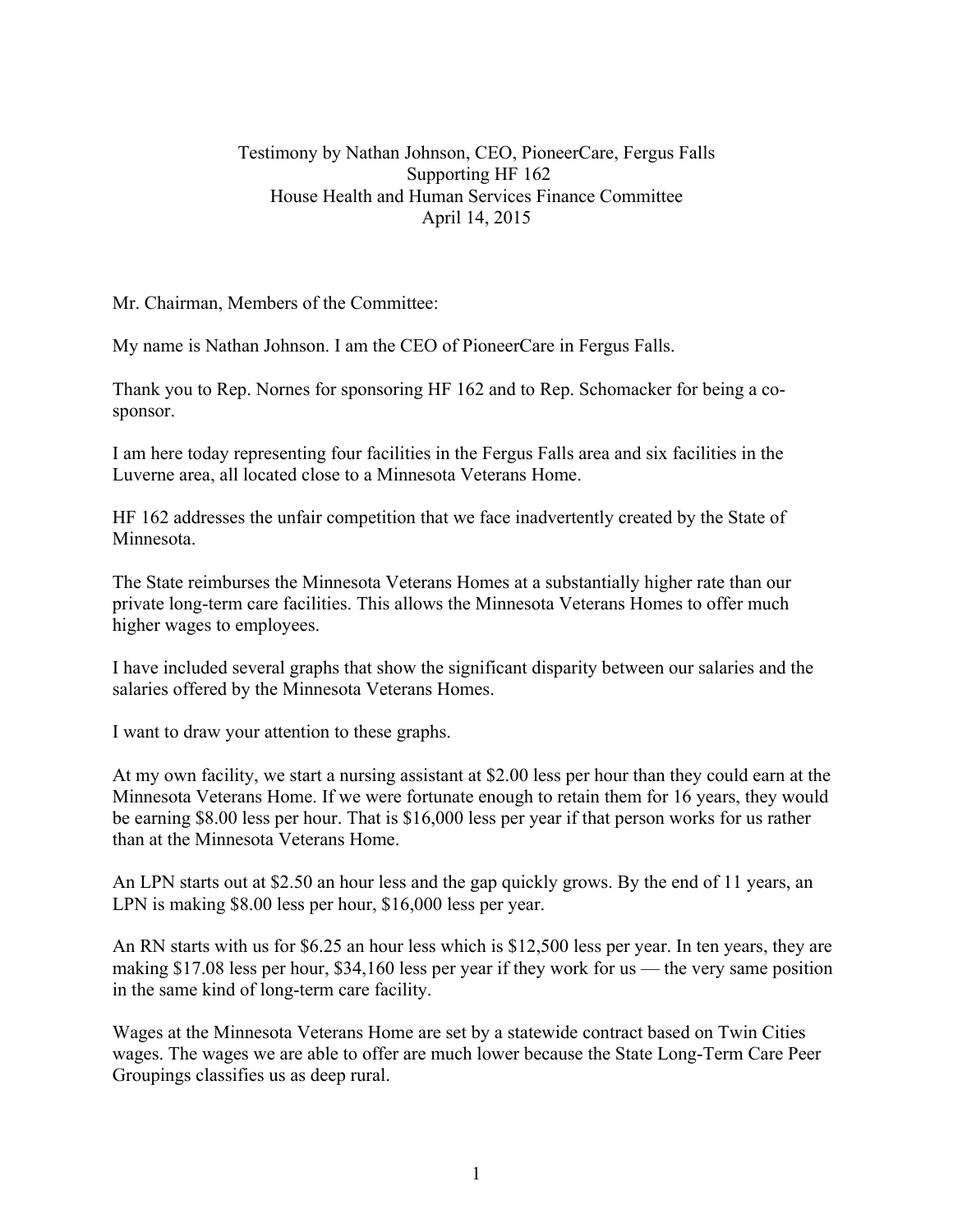And this doesn't include the benefits the State offers to Minnesota Veterans Home employees.

We cannot compete. Yet, we are being forced to compete for the same employees for the same jobs in the same kind of long-term care facility. The State of Minnesota has created an unfair and unlevel playing field.

All long-term care facilities face competition from other businesses. We compete with each other, with the local hospital and with for-profit businesses. That is simply the way it is.

The group of facilities I represent today also face unfair competition from the State of Minnesota.

This is no way is meant to disparage the Minnesota Veterans Home. They are an important asset in our communities and provide an important service to our veterans. The wages they pay to their employees are much closer to wages that should be paid to our long-term care employees.

But this disparity puts the private long-term care facilities near the Minnesota Veterans Homes at a significant disadvantage.

There are five Minnesota Veterans Homes in the state, including Fergus Falls and Luverne. The other three Veterans Homes — Hastings, Minneapolis and Silver Bay — are in areas where the private skilled nursing facilities have been reimbursed at a higher level, thus reducing the disparity.

House File 162 will treat us in the same way as the other long-term care facilities located near a Minnesota Veterans Home.

It is a matter of fairness.

We want to thank Rep. Schomacker for his efforts to highlight the needs of all long-term care facilities in our state. We strongly support his legislation, HF 316, to reform the way long-term care is reimbursed. All of us in the long-term care community need this reform to help us care for our residents.

The group of facilities that I represent today also needs HF 162.

We face unfair competition from the State of Minnesota. We need your help in solving this by including HF 162 in any long-term care bill that finally gets adopted by the legislature this session.

Thank you.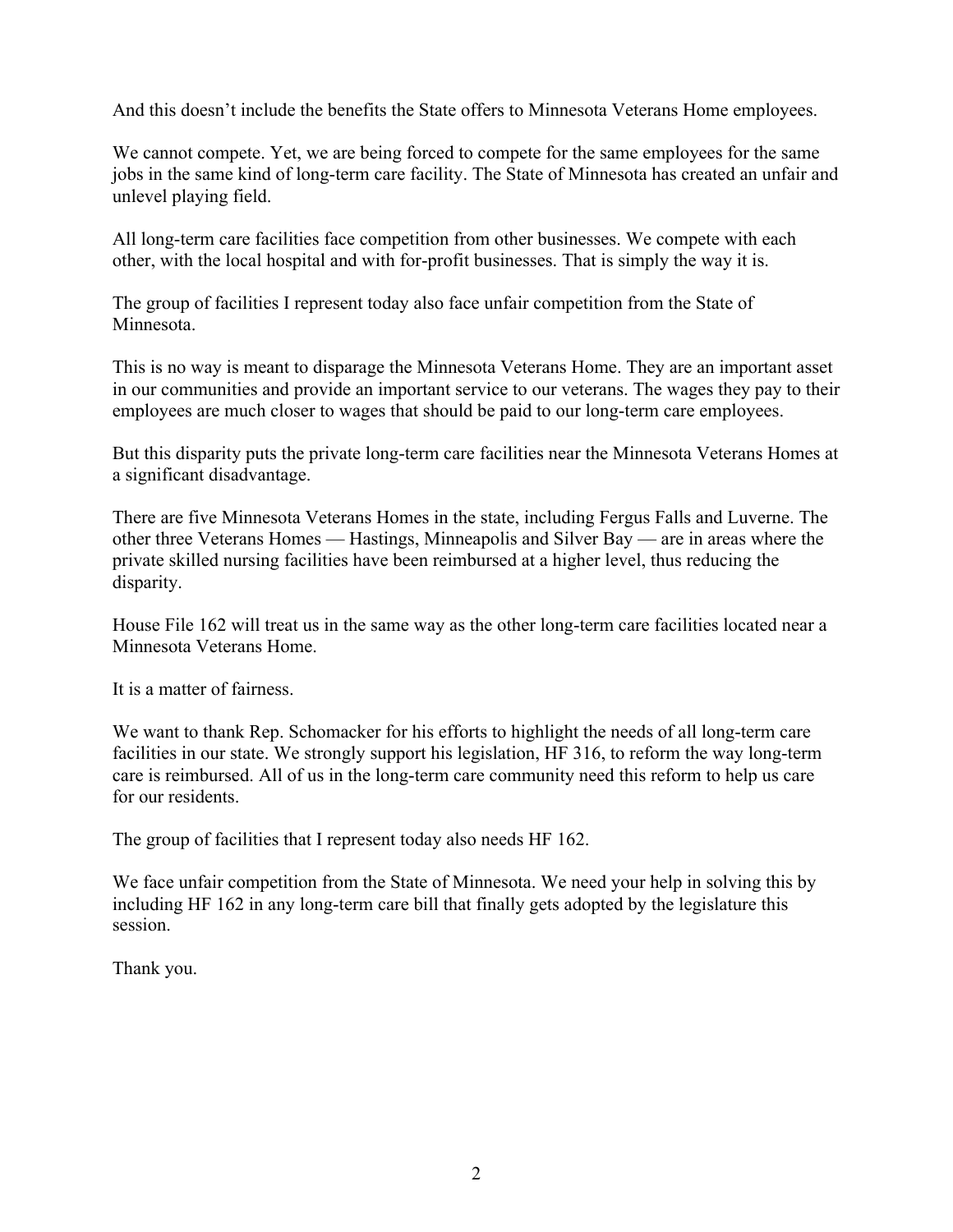## **2014 Nursing Wage Comparison Minnesota Veterans Home, Pioneer Care, Broen Home and Battle Lake Good Samaritan**

| <b>Nursing Asst</b> | <b>Start</b> | <b>16 Yrs</b> |
|---------------------|--------------|---------------|
| <b>MN Vets Home</b> | 13.28        | 21.06         |
| Pioneer Care        | 11.27        | 13.07         |
| Broen Home          | 11.34 13.24  |               |
| BL Good Sam         | 10.39        | n/a           |
| <b>LPN</b>          | Start        | $11-12$ Yrs   |
| <b>MN Vets Home</b> | 17.85        | 25.45         |
| Pioneer Care        | 15.37        | 17.28         |
| <b>Broen Home</b>   | 14.79        | 16.74         |
| BL Good Sam         | 14.00        | 15.85         |
| <b>RN</b> Staff     | Start        | $10$ Yrs      |
| <b>MN Vets Home</b> | 26.25        | 38.86         |
| Pioneer Care        | 20.00        | 21.79         |
| <b>Broen Home</b>   | 20.30        | 23.13         |
| BL Good Sam         | 19.75        | 22.36         |